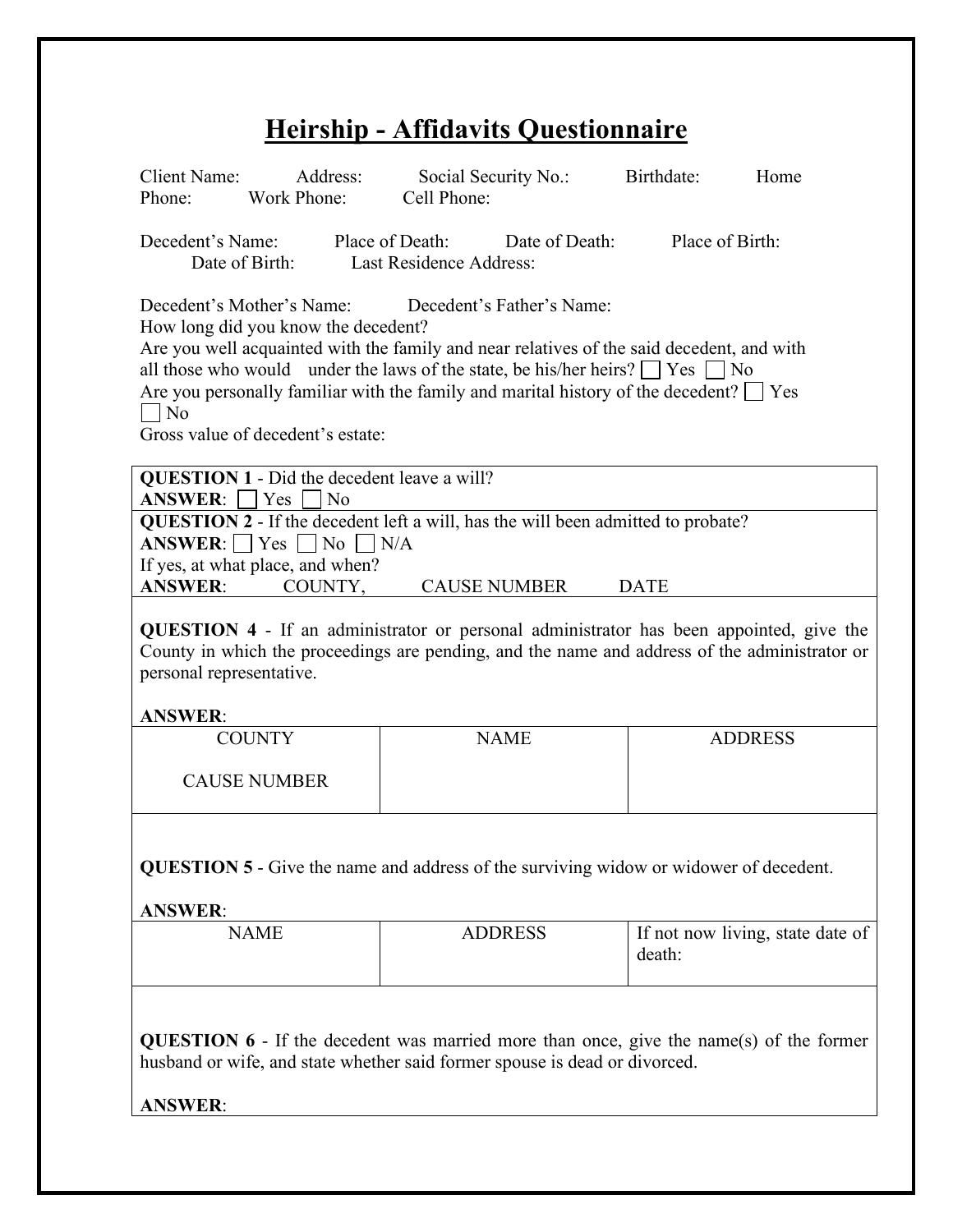| NAMF | STATUS (Dead or Divorced) |
|------|---------------------------|
|      |                           |
|      |                           |

**QUESTION 7** - Give the names and places of residence of all the surviving children of deceased, together with the other information called for:

### **ANSWER**: (Give names of surviving children only)

| <b>NAME OF CHILD</b> | <b>ADDRESS</b> | <b>DATE OF</b> | <b>IF NOT</b> | <b>HUSBAND OR</b> |
|----------------------|----------------|----------------|---------------|-------------------|
|                      |                | <b>BIRTH</b>   | <b>LIVING</b> | <b>WIFE NAME</b>  |
|                      |                |                | <b>DATE</b>   |                   |
|                      |                |                | OF            |                   |
|                      |                |                | <b>DEATH</b>  |                   |
|                      |                |                |               |                   |
|                      |                |                |               |                   |
|                      |                |                |               |                   |
|                      |                |                |               |                   |

**QUESTION 8** - Give the name and address of any deceased children of the decedent, together with the other information called for:

## **ANSWER**:

| <b>NAME OF CHILD</b> | <b>DATE</b>  | <b>DATE</b>  | <b>SURVIVING</b>  | <b>DATE OF</b>    |
|----------------------|--------------|--------------|-------------------|-------------------|
|                      | OF           | OF           | <b>HUSBAND OR</b> | <b>DEATH OF</b>   |
|                      | <b>BIRTH</b> | <b>DEATH</b> | <b>WIFE NAME</b>  | SPOUSE, IF        |
|                      |              |              |                   | <b>APPLICABLE</b> |
|                      |              |              |                   |                   |
|                      |              |              |                   |                   |
|                      |              |              |                   |                   |

**QUESTION 9** - If decedent was married at the time of death, are all of the above children of that marriage?  $\Box$  Yes  $\Box$  No

**QUESTION 10**- Give the names and addresses of the children of any deceased son or daughter of the decedent:

**ANSWER**:

| <b>NAME OF CHILD</b> | <b>ADDRESS OF IF</b>   | <b>DATE OF</b> | <b>NAME OF FATHER OR</b> |
|----------------------|------------------------|----------------|--------------------------|
|                      | <b>NOT LIVING DATE</b> | <b>BIRTH</b>   | <b>MOTHER</b>            |
|                      | OF DEATH               |                |                          |
|                      |                        |                |                          |
|                      |                        |                |                          |
|                      |                        |                |                          |
|                      |                        |                |                          |
|                      |                        |                |                          |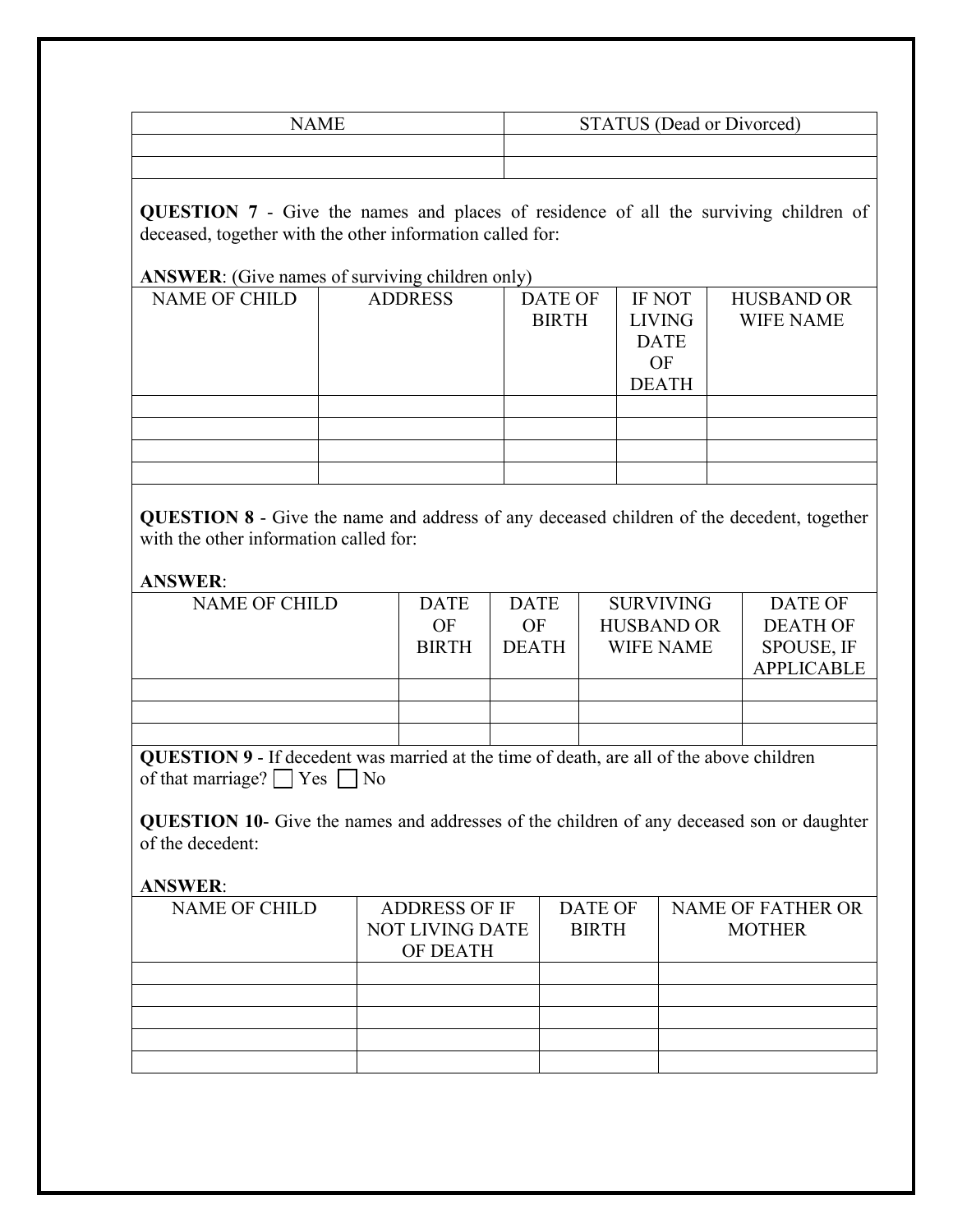| QUESTION 11 - Did the decedent have any adopted children, or step-children taken into his |  |  |  |  |  |  |
|-------------------------------------------------------------------------------------------|--|--|--|--|--|--|
| home?                                                                                     |  |  |  |  |  |  |

**ANSWER**:  $\Box$  Yes  $\Box$  No

If yes, provide their names, ages and addresses below:

| <b>NAME</b> | <b>ADDRESS</b> | AGE |
|-------------|----------------|-----|
|             |                |     |
|             |                |     |
|             |                |     |

# **QUESTION 12** - Did the decedent have any unpaid debts?

**ANSWER**:  $\Box$  Yes  $\Box$  No

If yes, provide as nearly as possible the amount of the debt and creditor and whether such debt has since been paid

### **ANSWER**:

| <b>CREDITOR</b> | <b>AMOUNT OF DEBT</b> | HAS DEBT NOW BEEN PAID |
|-----------------|-----------------------|------------------------|
|                 |                       |                        |
|                 |                       |                        |
|                 |                       |                        |
|                 |                       |                        |
|                 |                       |                        |
|                 |                       |                        |
|                 |                       |                        |
|                 |                       |                        |

**QUESTION 13** - If the decedent left no children, then give below the names and addresses (together with other information called for), or his or her surviving father, mother, brothers, sisters:

## **ANSWER:**

| <b>NAME</b> | <b>RELATIONSHIP</b> | AGE | <b>ADDRESS</b>       |
|-------------|---------------------|-----|----------------------|
|             |                     |     | <b>DATE OF DEATH</b> |
|             |                     |     |                      |
|             |                     |     |                      |
|             |                     |     |                      |
|             |                     |     |                      |
|             |                     |     |                      |
|             |                     |     |                      |

**QUESTION 14** - If the decedent left no children, spouse, mother, father, brother or sister, state all other known relatives:

**ANSWER:**